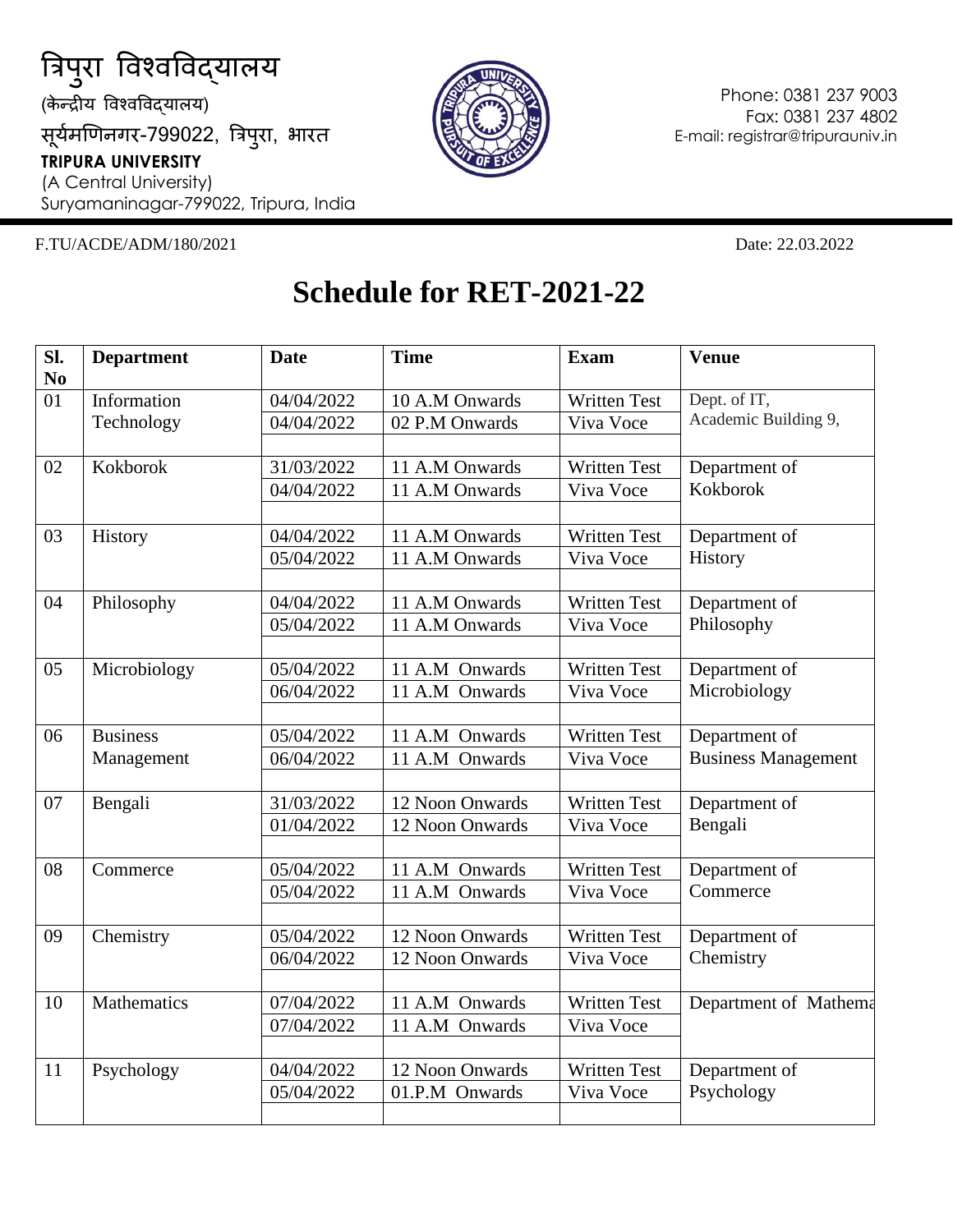| 12 | Education               | 06/04/2022 | 12 Noon Onwards   | <b>Written Test</b> | Department of                     |
|----|-------------------------|------------|-------------------|---------------------|-----------------------------------|
|    |                         | 08/04/2022 | 12 Noon Onwards   | Viva Voce           | Education                         |
|    |                         |            |                   |                     |                                   |
| 13 | Physics                 | 06/04/2022 | 11 A.M Onwards    | <b>Written Test</b> | Department of                     |
|    |                         | 06/04/2022 | 03. P.M Onwards   | Viva Voce           | Physics                           |
|    |                         |            |                   |                     |                                   |
| 14 | Economics               | 05/04/2022 | 12 Noon Onwards   | <b>Written Test</b> | Department of                     |
|    |                         | 06/04/2022 | 11 A.M Onwards    | Viva Voce           | Economics                         |
|    |                         |            |                   |                     |                                   |
| 15 | Pharmacy                | 04/04/2022 | 11 A.M Onwards    | <b>Written Test</b> | Department of                     |
|    |                         | 05/04/2022 | 11 A.M Onwards    | Viva Voce           | Pharmacy                          |
|    |                         |            |                   |                     |                                   |
| 16 | <b>Statistics</b>       | 08/04/2022 | 10:30 A.M Onwards | <b>Written Test</b> | Department of                     |
|    |                         | 08/04/2022 | 02:00 P.M Onwards | Viva Voce           | <b>Statistics</b>                 |
|    |                         |            |                   |                     |                                   |
| 17 | Library & Inf.          | 06/04/2022 | 11 A.M Onwards    | <b>Written Test</b> | Department of                     |
|    | Science                 | 07/04/2022 | 11 A.M Onwards    | Viva Voce           | Library & Inf.                    |
|    |                         |            |                   |                     | Science                           |
| 18 | Electrical Engg.        |            |                   |                     | Department of                     |
|    |                         | 30/03/2022 | 11:30 A.M Onwards | Viva Voce           | <b>Electrical Engg.</b>           |
|    |                         |            |                   |                     |                                   |
| 19 | Human                   | 04/04/2022 | 11 A.M Onwards    | <b>Written Test</b> | Department of                     |
|    | Physiology              | 05/04/2022 | 11 A.M Onwards    | Viva Voce           | Human                             |
|    |                         |            |                   |                     | Physiology                        |
| 20 | Chemical &              | 04/04/2022 | 11 A.M Onwards    | <b>Written Test</b> | Department of                     |
|    | Polymer Engg.           | 07/04/2022 | 11 A.M Onwards    | Viva Voce           | Chemical &                        |
|    |                         |            |                   |                     | Polymer Engg.                     |
| 21 | Pol. Science            | 04/04/2022 | 11 A.M Onwards    | <b>Written Test</b> | Department of                     |
|    |                         | 05/04/2022 | 11 A.M Onwards    | Viva Voce           | Pol. Science                      |
|    |                         |            |                   |                     |                                   |
| 22 | Physical                | 07/04/2022 | 11 A.M Onwards    | <b>Written Test</b> | Department of                     |
|    | Education               | 08/04/2022 | 11 A.M Onwards    | Viva Voce           | Physical                          |
|    |                         |            |                   |                     | Education                         |
| 23 | Forestry $\&$           | 05/04/2022 | 11 A.M Onwards    | <b>Written Test</b> | Department of                     |
|    | Biodiversity            | 06/04/2022 | 11 A.M Onwards    | Viva Voce           | Forestry &                        |
|    |                         |            |                   |                     | Biodiversity                      |
| 24 | Sanskrit                | 01/04/2022 | 11 A.M Onwards    | <b>Written Test</b> | Department of                     |
|    |                         | 04/04/2022 | 11 A.M Onwards    | Viva Voce           | Sanskrit                          |
|    |                         |            |                   |                     |                                   |
| 25 | Music                   | 31/03/2022 | 11 A.M Onwards    | <b>Written Test</b> | Department of                     |
|    |                         | 08/04/2022 | 11 A.M Onwards    | Viva Voce           | Music                             |
| 26 | Fine Arts               | 08/04/2022 | 11 A.M Onwards    | <b>Written Test</b> |                                   |
|    |                         |            |                   |                     | Department of<br><b>Fine Arts</b> |
|    |                         | 11/04/2022 | 11.A.M Onwards    | Viva Voce           |                                   |
| 27 | Linguistics $\&$        | 06/04/2022 | 11 A.M Onwards    | <b>Written Test</b> |                                   |
|    | <b>Tribal Languages</b> | 06/04/2022 | 03:00 P.M Onwards | Viva Voce           | Department of<br>Linguistics $\&$ |
|    |                         |            |                   |                     | <b>Tribal Languages</b>           |
|    |                         |            |                   |                     |                                   |
| 28 | Tribal & Ethnic         | 05/04/2022 | 11 A.M Onwards    | <b>Written Test</b> | Department of                     |